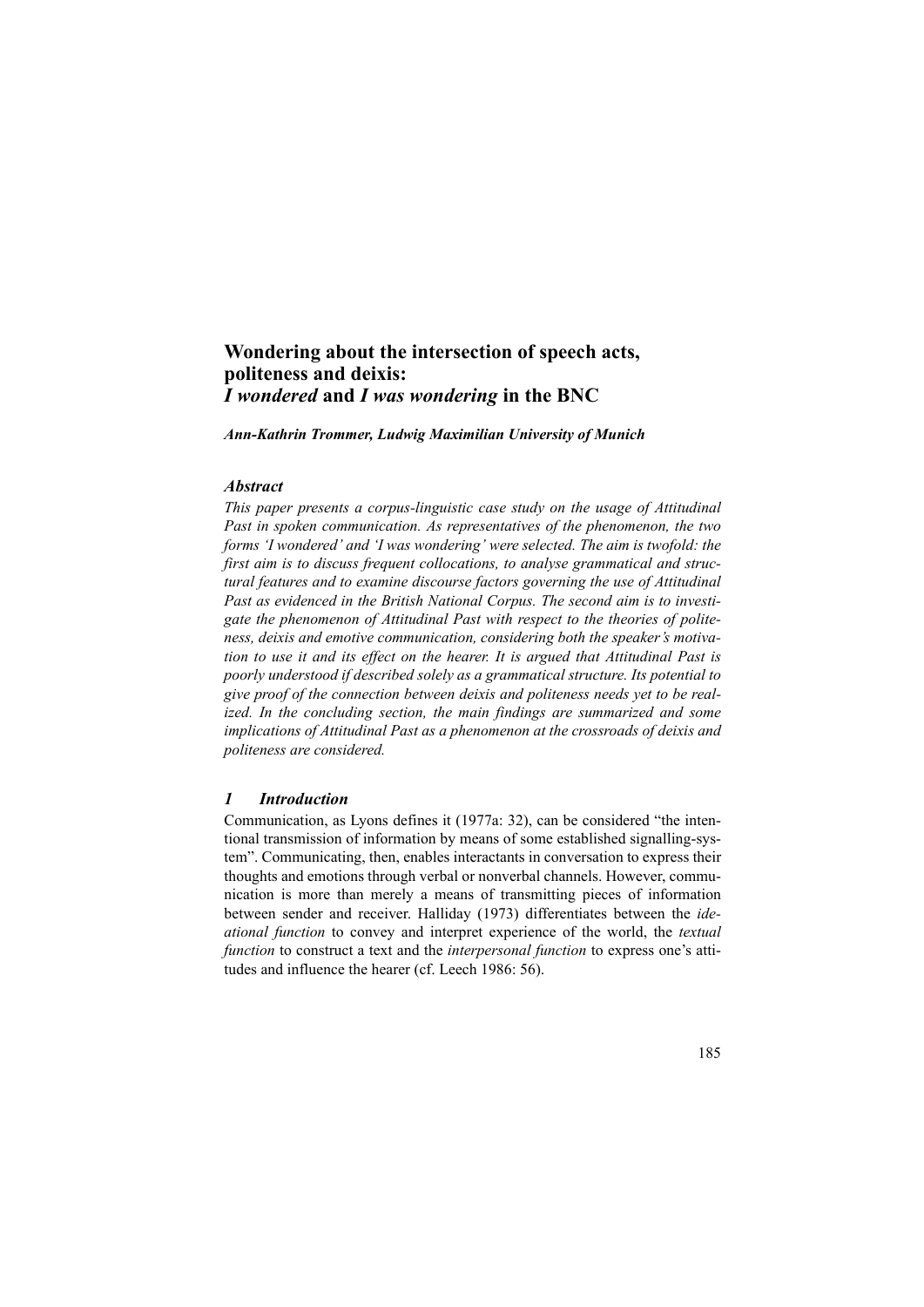#### *ICAME Journal No. 35*

The latter function correlates language and affect. This correlation has already been discussed in Aristotle's *Rhetoric* and has been of interest to various linguists and language philosophers, among them Karl Bühler and Anton Marty (cf. Caffi and Janney 1994: 330 ff.). Stankiewicz (1964) and Volek (1987) even claim that there is an "emotive subcode" of language enabling interactants "to produce and interpret expressions of affect in speech and writing" (Caffi and Janney 1994: 326).

One linguistic phenomenon that constitutes an example of affective language use has been studied under the rubric of *Attitudinal Past* (henceforth AP). Although occurrences of it are, not infrequently, used to illustrate linguistic strategies – e. g. concerning politeness and speech acts (requests) – the notion has, to my knowledge, so far received only scant attention and needs yet to be explored in more detail.

This paper focuses on two realizations of AP in spoken language: the simple past form *I wondered* and the past progressive form *I was wondering*. The overriding aim is to demonstrate that AP can be usefully interpreted from the points of view of both politeness and deixis theory. It will be established as a case in point where temporal distancing from the deictic origo corresponds to an increase in politeness.

The paper is divided into three main sections. Section 1 analyses the most frequent collocations and gives an overview of important grammatical and structural features. In section 2, the findings will be applied to a functional analysis: in this section, I will provide an approach to AP as an internal modifier serving to preface a request and as an external modifier to introduce a prerequest. Moreover, a link to Brown and Levinson's (1987) theory of politeness will be established in order to classify AP as a strategy for both *negative* and *positive politeness*. Since the paper aims at demonstrating the intersection between politeness and deixis, the focus will also be on *I wondered* and *I was wondering* as time deictics. In addition, AP as a two-sided phenomenon – involving both speaker and hearer – will be of particular interest. In the concluding section, the main findings of the paper will be summarized and a brief outlook for future research will be given.

The corpus underlying the analyses is the British National Corpus (BNC) XML Edition, a corpus designed in the first half of the 1990s, containing over 4,000 samples and a total of over 100 million words (cf. Aston and Burnard 1998). It was created "to assemble a large representative sample of contemporary British English, both written and spoken" (Rundell 1995: 14). The BNC consists of two major subcorpora: the written and the spoken subcorpus. Examples in this paper were taken from the spoken subcorpus which contains about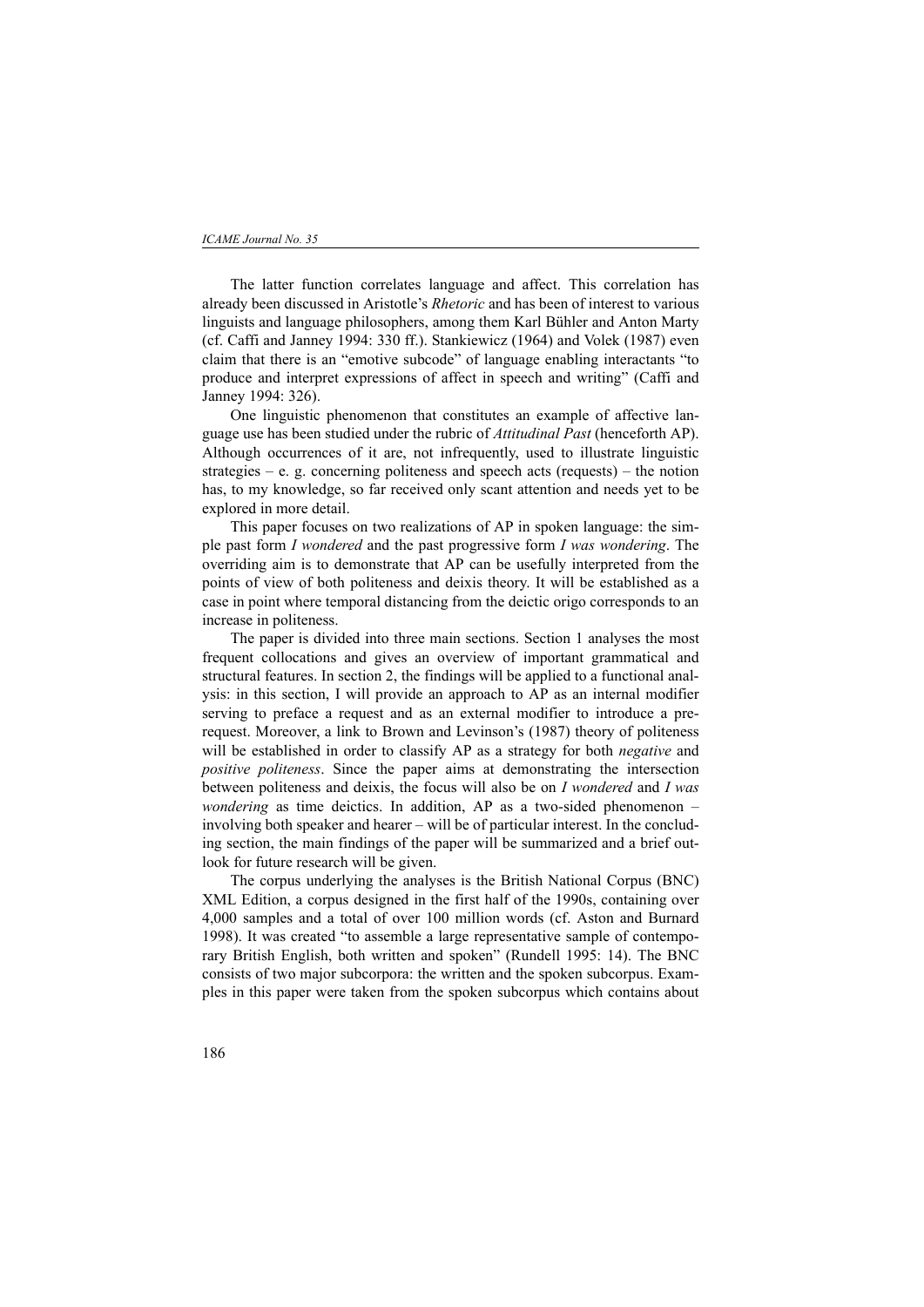ten million words and which can be broken down into two more subcorpora, the 'context-governed' subcorpus and the 'demographically sampled' subcorpus. The major advantage of this spoken corpus is "that it shows us how people actually talk, rather than how we think they talk" (Rundell 1995: 14). The analysis of Attitudinal Past will thus be based on authentic speech material. The source of quotations from the BNC is indicated in round brackets after each example.

#### *2 Structural analysis*

#### *2.1 Frequencies and collocations*

How frequent are *I wondered* and *I was wondering* in the BNC? What kinds of collocations are co-selected with them? To address these questions a distributional analysis was carried out using the text mode *transcribed speech* predefined in the BNC XML Edition. *Transcribed speech* contains the two spoken subcorpora *Spoken conversations* and *Other spoken material*.

In these two subcorpora, the phrase *I wondered* occurs altogether 141 times whereas *I was wondering* has a total frequency of 76 occurrences. In order to give a first overview of the most frequent prepositions and conjunctions that typically occur together with *I wondered* and *I was wondering* in discourse, a collocational analysis was carried out.

*Table 1:* The most frequent R-1 collocates after *I wondered (IW)* and *I was wondering (IWW)* in descending order of frequency

|    | ìf | what | why          | how | whether | where | about | who |
|----|----|------|--------------|-----|---------|-------|-------|-----|
| IW | 46 | 24   | $\mathbf{r}$ |     |         |       |       |     |

|            | $\cdot$ | about | whether | what | how | where | whv | who |
|------------|---------|-------|---------|------|-----|-------|-----|-----|
| <b>IWW</b> | رے      |       |         |      |     |       |     |     |

As illustrated in Table 1, both *I wondered* and *I was wondering* are most frequently followed by the conjunction *if*. In comparison, the conjunction *whether*, which fulfils the same grammatical function as *if*, is with nine occurrences after *I wondered* and eight occurrences after *I was wondering* clearly less frequent.

Moreover, the five interrogative pronouns *what*, *why*, *how, where* and *who* show a relatively high frequency especially after *I wondered*. This corresponds to Leech's classification of *wonder* as a dubitative verb (cf. 1986: 214) express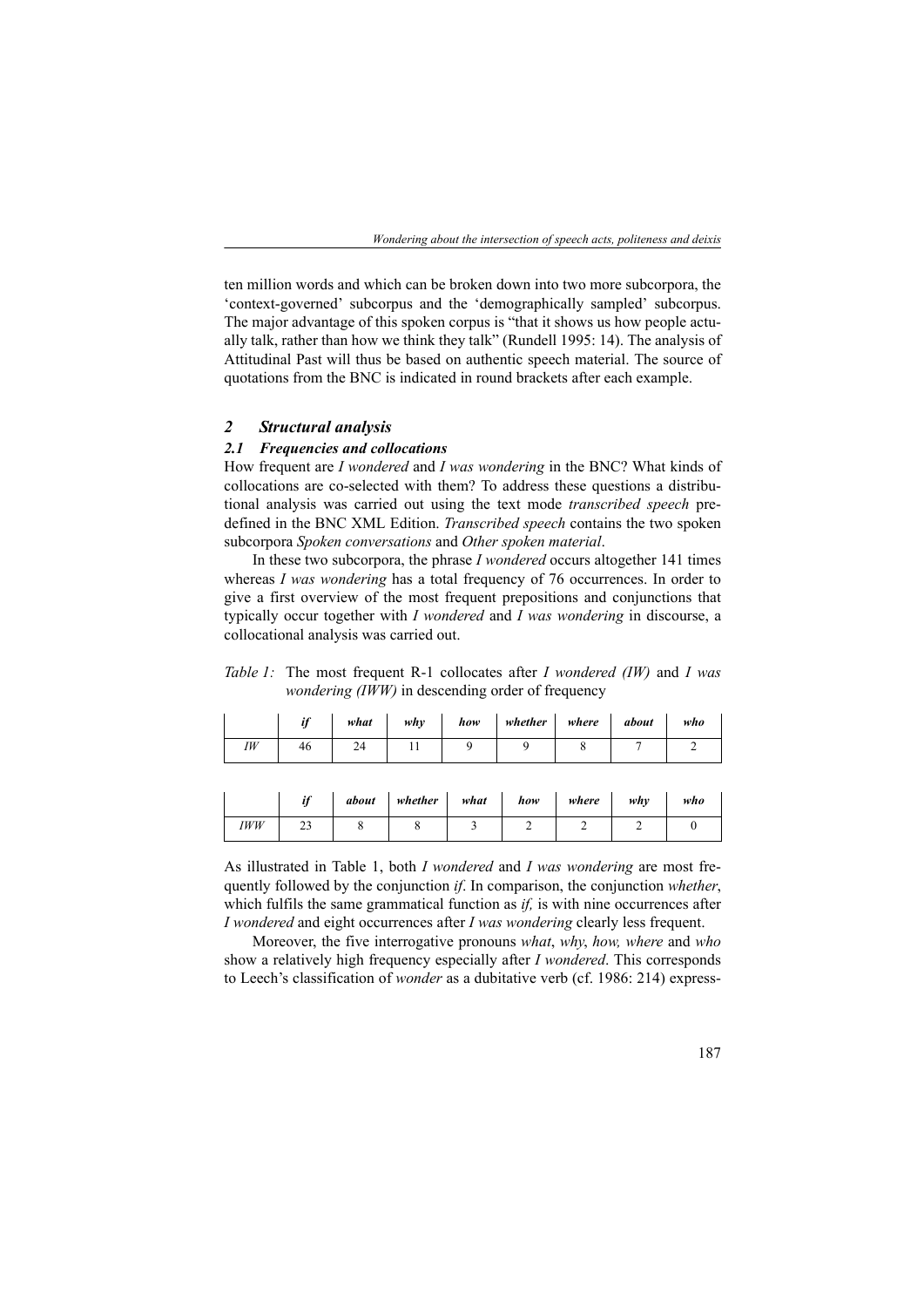ing doubts and incomprehension. Since, arguably, we cannot but wonder *about* something, it is little surprising that this preposition is a frequent collocation, too.

Which other aspects form part of the collocational profile of *I wondered* and *I was wondering*? First of all, a distinction needs to be made between utterances in which a speaker directly addresses the hearer and utterances in which a speaker refers to an action that took place prior to the utterance but still seems to be of interest to the speaker. Utterances of the latter type may not contain a direct address to the hearer, that is, the second person pronoun *you* or the first person plural pronoun *we* is missing. But in a large number of these remarks the speaker draws attention to occurrences and phenomena which appear to be strange or unsolved like example (1) shows:

(1) PSUNK >: **I wondered** if they still did it at the pictures, 'cos it's years since I went to the pictures.

$$
PS48R >:\n\text{ I have no, no, no, I don't, I I wouldn't think } [\dots]\n\tag{JK2 515}
$$

Although there is no explicit link to the addressee, s/he still feels obliged to answer. Thus, when using *I wondered*, the speaker indirectly seems to expect the hearer – who is co-present during the utterance – to participate in the speaker's 'process of reflection' and maybe even to provide an answer to it. Similar observations can be made in a large number of utterances containing the past progressive form *I was wondering*. Compare:

(2) PS5LV>: But there were men in it for quite a while, **I was wondering** when that kind of faded out.

| PS5LW>: Oh that was faded out before. | (K6K) |
|---------------------------------------|-------|
|---------------------------------------|-------|

In some cases, the speaker uses *I wondered* or *I was wondering* as a kind of short statement expressing astonishment or disagreement:

(3) PS0V5 >: I must admit **I wondered**.

 $PS0V4 \geq Mm$ .

PS0V5 >: Because, it gets ridiculous and everyone gets very [..] into what there saying. (KE 3)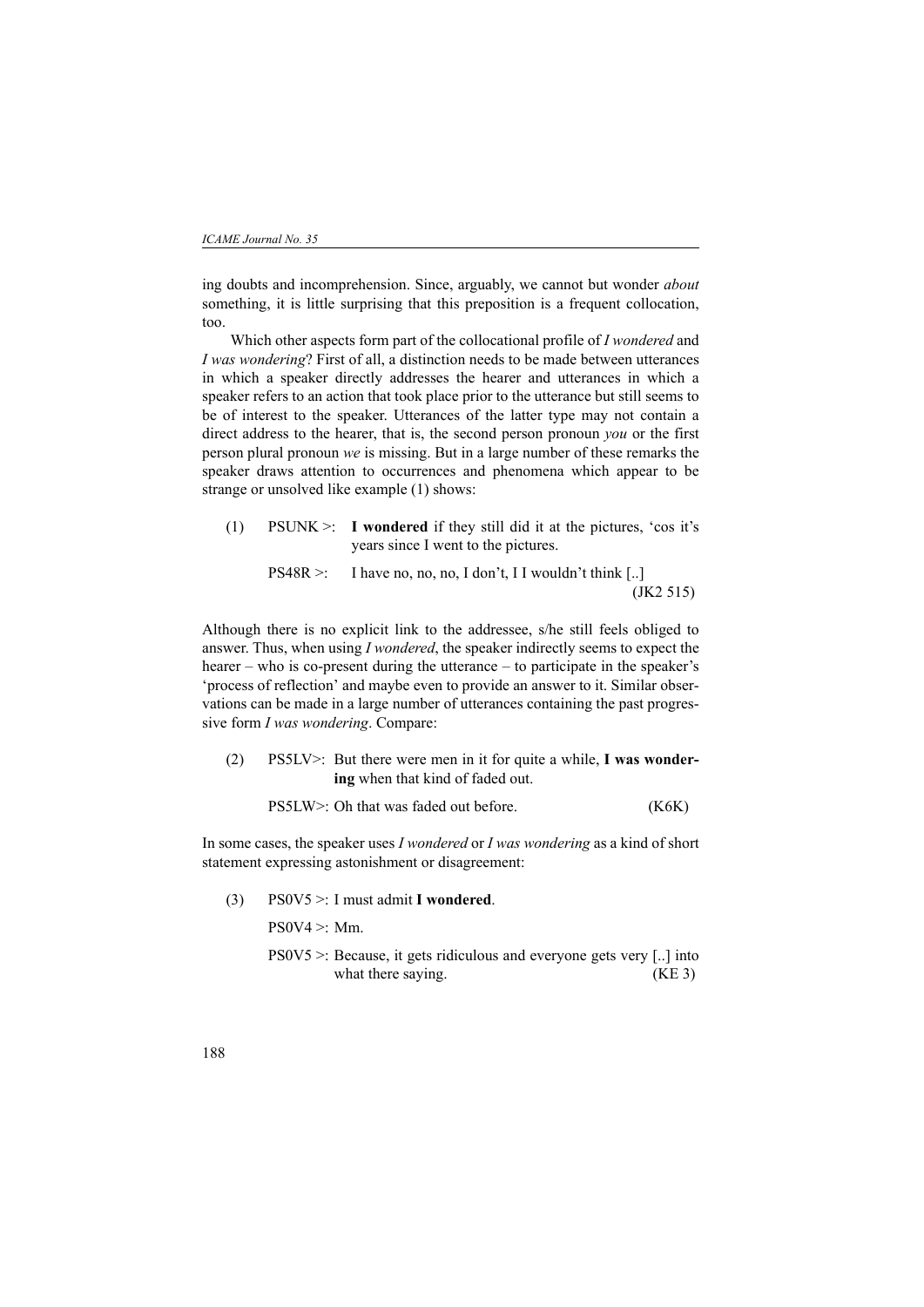Of particular interest in this paper, however, will be utterances in which the speaker directly addresses the hearer:

| (4) |                  | $PS0FP$ >: I wondered if you'd help me out in the garden, perhaps<br>like if it's still nice when you come home from school? |            |
|-----|------------------|------------------------------------------------------------------------------------------------------------------------------|------------|
|     | $PS0FR >:$ Yeah. |                                                                                                                              |            |
|     |                  | $\text{PS0FP}$ >: Clear some of the leaves up.                                                                               |            |
|     |                  | $\text{PS0FR}$ >: If it's bright enough.                                                                                     |            |
|     |                  | $PSOFP >:$ Yeah if it's nice.                                                                                                | (KCT 8975) |

In the example (4), a request is formulated; that is, "a speaker (requester) conveys to a hearer (requestee) that he/she wants the requestee to perform an act which is for the benefit of the speaker" (Trosborg 1995: 187). Further, Trosborg distinguishes between "a request for *non-verbal* goods and services, i.e. a request for an object, an action or some kind of service, etc., [and] a request for *verbal* goods and services, i.e. a request for information" (ibid.).

To start the request, the speaker (PS0FP) refers to him- or herself using the first person singular pronoun *I* and the verb *wonder* in the simple past. To be more concrete, in this example the speaker makes use of an exceptional case of the simple past "in which the past tense does not [..] refer to past time" (Quirk *et al*. 1972: 86): the Attitudinal Past. In the *Grammar of contemporary English*, Quirk *et al*. make a distinction between a first form of the verb *wonder* (I) in the present tense, which is said to be less polite, and a second, more polite form (II) in the past tense (cf. ibid.):

 $\text{I}~\left\{\begin{array}{l} \textit{wonder}\ (\text{I}) \\ \textit{wondered}\ (\text{II}) \end{array}\right\}~\text{if you could help me}$ 

The simple past tense form (II) is used in order to refer to a requested action which is to take place in the near future: *I wondered if you'd help me out in the garden*. With a verb such as *wonder*, which expresses a mental state, "the past tense can convey a tentative state of mind currently held by the speaker" (Crystal 2004: 155).

AP, which is related to the attitude of a speaker rather than to past time (cf. Quirk *et al*. 1972: 86), can also be used to introduce other kinds of speech acts: in example (5), the current speaker (PS3V9) invites the other participants in the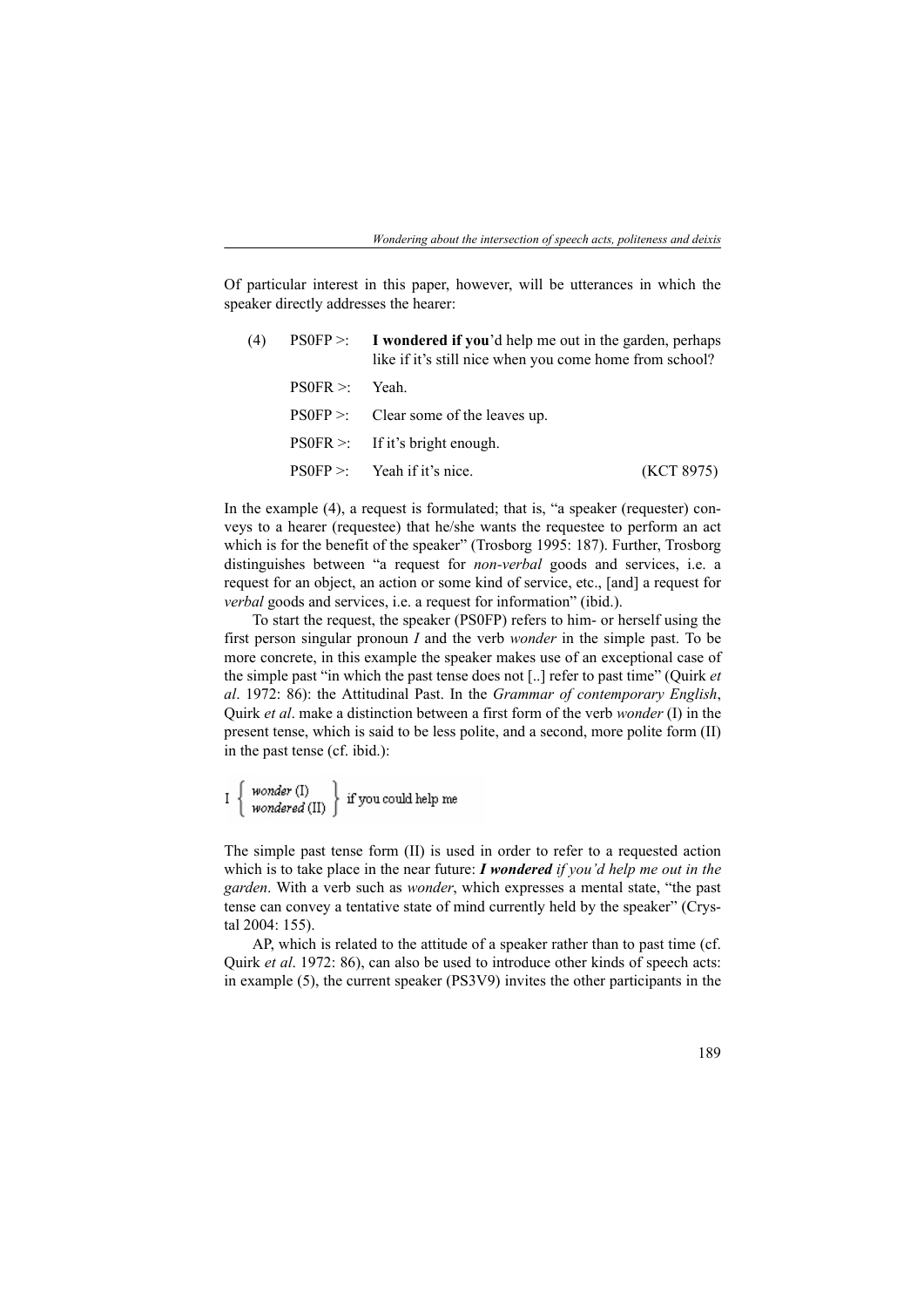discourse to make comments, thus offering them the possibility to enter and take over the floor:

- (5) PS3V9 >: (…) **I wondered** if anybody wanted to make a contribution, or ask any questions, put anything forward, on Appendix A. Councillor [name]
	- PS3VA >: Yes, thank you Chairman. [..] (J9D 742)

Since speakers frequently use *I wondered* and *I was wondering*, respectively, to introduce speech acts such as requests or invitations, these two notions can be classified as "speech act expressions" (cf. Adolphs 2008).

## *3 Functional analysis*

### *3.1 Modification*

#### *3.1.1 Internal modification*

In their contrastive analysis of variation in British and American English requests, Breuer and Geluykens differentiate between '*internal*' and '*external modification*' as important means to vary the directness level of a request (cf. 2007: 114 ff.). Whereas external modification takes place in addition to the request itself, internal modifiers are used *inside* the speech act (cf. ibid.). Among eight so-called 'Syntactic Downgraders', a subcategory of *internal modification*, three examples indicating the downgrading function of *wonder* are listed. Besides the category 'Past Tense' (6), both 'Aspect' (7) and 'Embedding' (8) function as downgraders to "mitigate the impact of the request" (Breuer and Geluykens 2007: 114). In order to illustrate these categories, the following examples are given (ibid.):

- (6) I *wondered* if you have a printer I can borrow?
- (7) I'm wonder*ing* if you know where 'X' Street is?
- (8) *I wonder* if you can help me find my car.

It should be noted that the past progressive form discussed in this paper, *I was wondering,* is more remote from the present in which the request is being made than example (7). Since it combines the categories 'Past Tense' (6) and 'Aspect' (7), it downgrades the directness level of a request even further.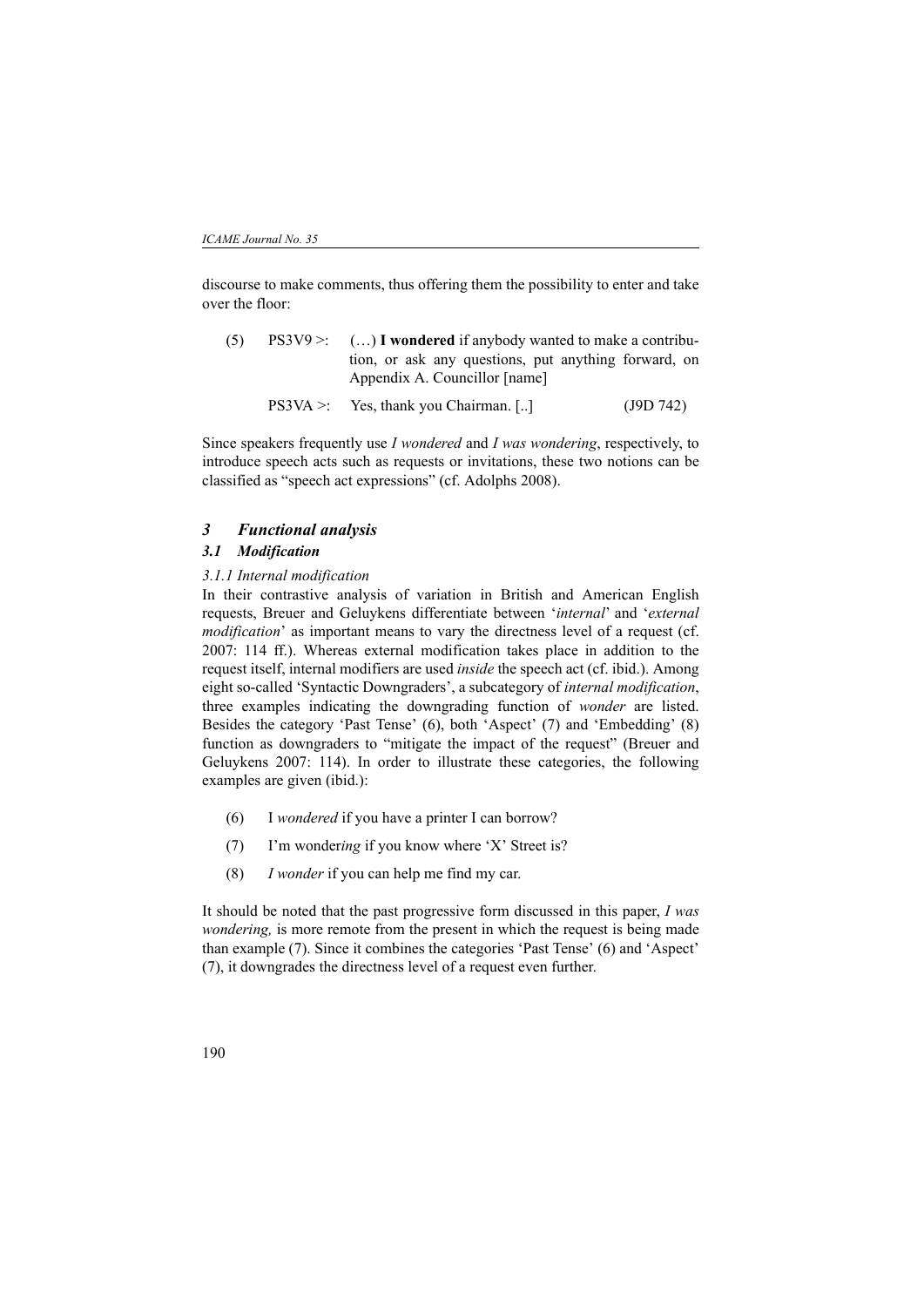In addition, Anna Trosborg argues that when using the strategy of embedding (example (8) in the contrastive analysis of Breuer and Geluykens discussed above), "[t]he requester can pre-face his/her request with a clause in which the request is embedded [..] conveying his/her attitude to the request, e.g. by expressing tentativeness" (1995: 211). Accordingly, she considers the use of the verb *to wonder* a tentative form of embedding (ibid.). To emphasize the meaning conveyed by the embedding clause the speaker may select the continuous aspect (cf. 1995: 211).

*I was wondering* can be regarded as a special case in at least one other respect: Quirk *et al*. argue that the use of *wonder* as a stative "verb of inert perception and cognition" in progressive aspect is rather atypical (1972: 96). Whereas the simple past indicates remoteness, the past progressive focuses on the "action in progress" (ibid.) and stresses therefore the mental process of *wondering*. As Lyons puts it, "the choice between a progressive and a non-progressive depend[s] upon the degree, or manner, of the speaker's subjective involvement in his utterance" (1982: 104). Using the past progressive form *I was wondering*, the speaker might imply that the request imposed on the hearer is a result of careful consideration and that the speaker had invested a lot of time in thinking – or *wondering* – about the request itself and whether to address it to the hearer or not.

#### *3.1.2 Pre-request and external modification*

A speaker can also use *I wondered* or *I was wondering* to introduce a *pre-request* as a pre-sequence before making the actual request. Compare Levinson (1983: 347):

- (9) *172B(7)*
- $\rightarrow$  C: So um **I was wondering** would you be in your office on Monday (.) by any chance (2.0) probably not
	- $R:$  Hmm yes  $=$
	- $C:$  = You would
	- R: Yes yes (1.0)
- $\rightarrow$  C: So if we came by could you give us ten minutes or so?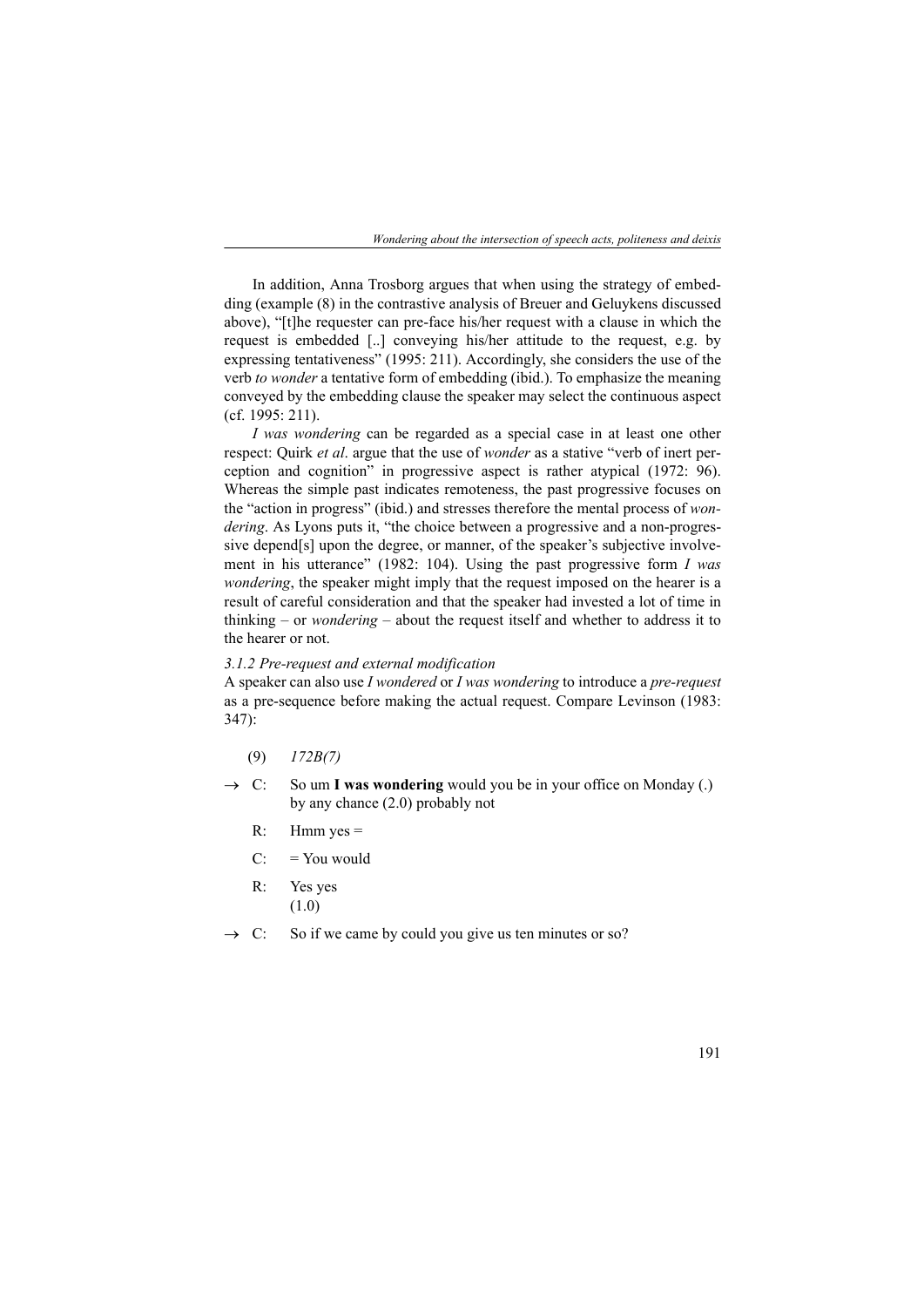Levinson argues that a request might lead to a dispreferred response. In order to avoid a rejection, using a pre-request "allows the producer to check out whether a request is likely to succeed, and if not to avoid one" (1983: 357). Accordingly, in the pre-request the speaker checks factors that are possible grounds for a refusal, "and if those grounds are present, then the request sequence is aborted" (1983: 358). To illustrate his interpretation, Levinson gives the following example (cf. ibid.):

- (10) *170*
- A: Hullo **I was wondering** whether you were intending to go to Popper's talk this afternoon
- B: Not today I'm afraid I can't really make it to this one
	- A: Ah okay
	- B: You wanted me to record it didn't you heh!
	- A: Yeah heheh
	- B: Heheh no I'm sorry about that, ...

Levinson claims that "B treats A's first utterance as a transparent pre-request, hence the apologies typical of dispreferreds and the guess at the request that would have been relevant had B been able to attend." (1983: 358).

After having observed linguistic devices to modify the degree of a request, Anna Trosborg (1995: 217.) comes to a similar conclusion but calls this use of AP a strategy to get a *pre-commitment*.

As a further strategy for the *external modification* of a request, she suggests to *check on availability* (cf. 1995: 216). That is, "if the requester is asking for some service, help, etc., it is important to ensure that the hearer doesn't refuse because the request comes at an unfortunate time" (1995: 216). She states that a careful preparation is most important before making a request to ensure that the speaker will be successful with it (cf. ibid.).

To summarize this section, the two forms of AP, *I wondered* and *I was wondering*, can either be used to introduce a pre-sequence before the request itself is uttered or they can function as syntactic downgraders within the request in order to lower its impact. After this structural analysis, it may now be interesting to link the phenomenon of AP to the conceptual framework of politeness.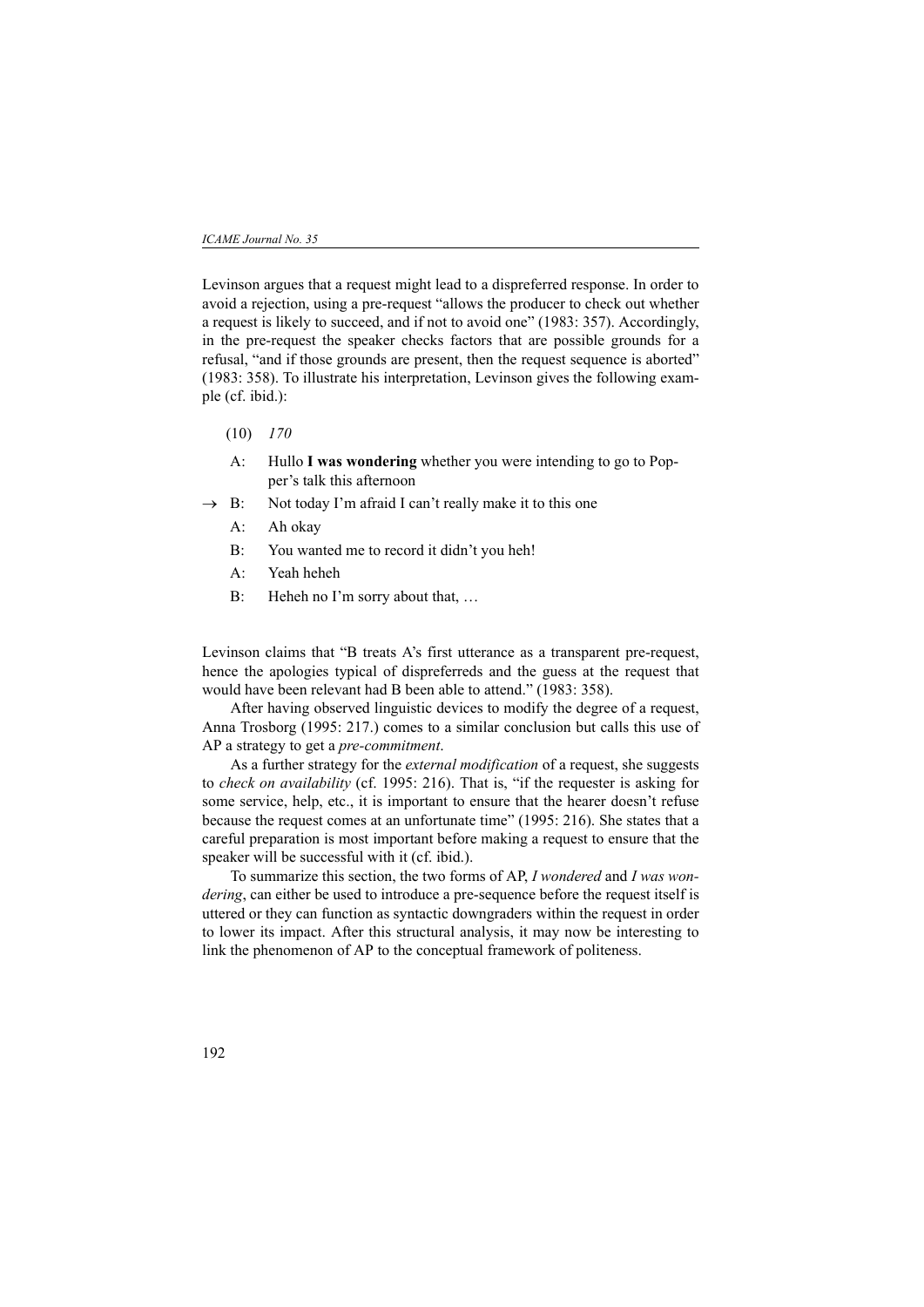### *3.2 Politeness*

In their approach to politeness theory, Brown and Levinson argue "that some acts are intrinsically threatening to face and thus require 'softening'" (1987: 24). 'Face', as they define it, is the "public self-image that every member wants to claim for himself" (1987: 61). One of their basic assumptions is that in every conversation, both speaker and addressee have a positive and a negative face (cf. 1987: 59). To maintain each other's face in verbal and non-verbal interaction they act as "rational agents  $-$  i.e. choose means that will satisfy their ends" (1987: 60). In conversation, it is especially up to the speaker who takes the active part of talking to make use of strategies which minimize the imposition being made on the hearer who holds – at that point – the passive role.

Hence, when having to commit a Face-Threatening-Act, the speaker can distance him- or herself from the act itself or from the hearer on whom he or she imposes the act.

#### *3.2.1 AP and negative politeness*

According to the definition by Brown and Levinson, 'negative face' is "the basic claim to territories, personal preserves, rights to non-distraction  $-$  i.e. to freedom of action and freedom from imposition" (1987: 61). Since orders, requests or suggestions threaten the addressee's (H's) want to save his/her negative face, the speaker uses strategies to avoid or at least minimize a particular Face-Threatening-Act, henceforth FTA. Brown and Levinson define the speaker's attempts to weaken FTAs on the hearer's negative face as *negative politeness* (cf. 1987: 70).

In the forth example taken from the BNC (see Section 2.1 above), the speaker commits an FTA that "predicates some future act A of H [the hearer]" (1987: 65). Hence, with an apparently simple statement like *I wondered if you'd help me out in the garden*, the speaker is forcing the hearer either to commit himself to the future act  $A$  – helping the speaker out in the garden – or to "refrain from doing it" (ibid.).

However, the speaker committing the FTA in example (4) shows awareness of the addressee's *negative face*-want and provides an 'out' for the hearer since s/he formulates his or her request not as a definite statement but as a question: *I wondered if you'd help me out in the garden, perhaps like if it's still nice when you come home from school?* (cf. Brown and Levinson 1987: 70). That is, the hearer is indirectly offered a possibility to save his/her face, "a face-saving line of escape, permitting him to feel that his response is not coerced" (ibid.).

Since the speaker starts the request to the hearer with the past tense form of *wonder*, the hearer might get the impression that the speaker's decision to com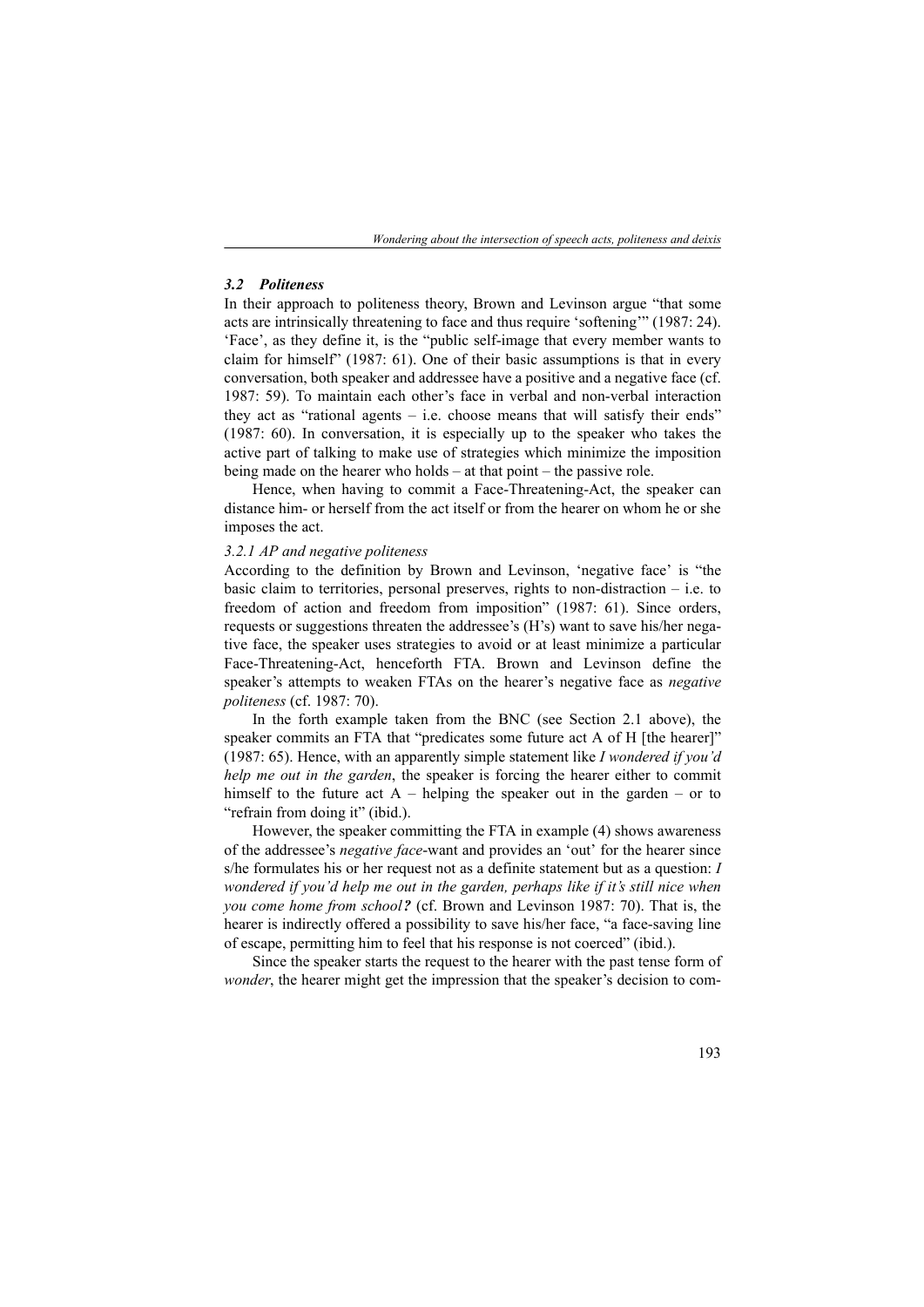mit the FTA has already been made sometime in the past. Therefore, the hearer may feel more comfortable and free to possibly reject the speaker's request, for a rejection to fulfil the request does not seem to have an impact on the present and the hearer's momentary relationship to the speaker.

Brown and Levinson even classify the simple past form *I wondered* as more remote and therefore more polite than the past progressive form *I was wondering* (cf. 1987: 204).

The choice of AP can also be considered a possibility for the speaker to save his/her own face. Brown and Levinson refer to *I wondered* and *I was wondering* as "point-of-view operations to *distance* S [the speaker] from H [the hearer] or from the particular FTA" (1987: 204). This seems to imply that the speaker's main interest is to protect his/her own face and not primarily the hearer's.

Breuer and Geluykens put it differently: when pre-facing a request with *I wondered* or *I was wondering*, they argue, "the speaker shows that his expectations of the hearer's compliance are not very high" (2007: 115). Not only does this strategy enable the hearer to refrain from complying to the request; it also reduces a possible face-loss of the speaker if the request is refused (cf. ibid.; see also Trosborg 1995: 210). Thus, the lower the speaker's expectations as to whether his/her request will be fulfilled, the lower the risk to lose their own face (cf. ibid.) or to make the hearer lose his/her face. Ultimately, it depends on the cooperation of all participants in communication – both speaker and hearer – to maintain each other's face wants (cf. Brown and Levinson 1987: 62).

### *3.2.2 AP and positive politeness*

In addition to negative face which aims at personal freedom in interpersonal relationships (see Section 3.2.1 above), Brown and Levinson describe 'positive face' as "the positive consistent self-image or 'personality' (crucially including the desire that this self-image be appreciated and approved of) claimed by interactants" (1987: 61).

Although Brown and Levinson classify the phenomenon of AP as a strategy for "negatively polite FTAs" (1987: 204), it may be interesting to analyse it from a different point of view, namely *positive politeness*.

A threat to the hearer's *positive face* occurs when the speaker shows irreverence towards the addressee in a conversation mentioning topics which are not appropriate in the context (cf. 1987: 67), for example, when the speaker is asking for pieces of information that the hearer considers to be delicate or too personal to share with the speaker. In these cases, the speaker apparently does not value the hearer's want to respect his/her privacy. In addition, it also poses a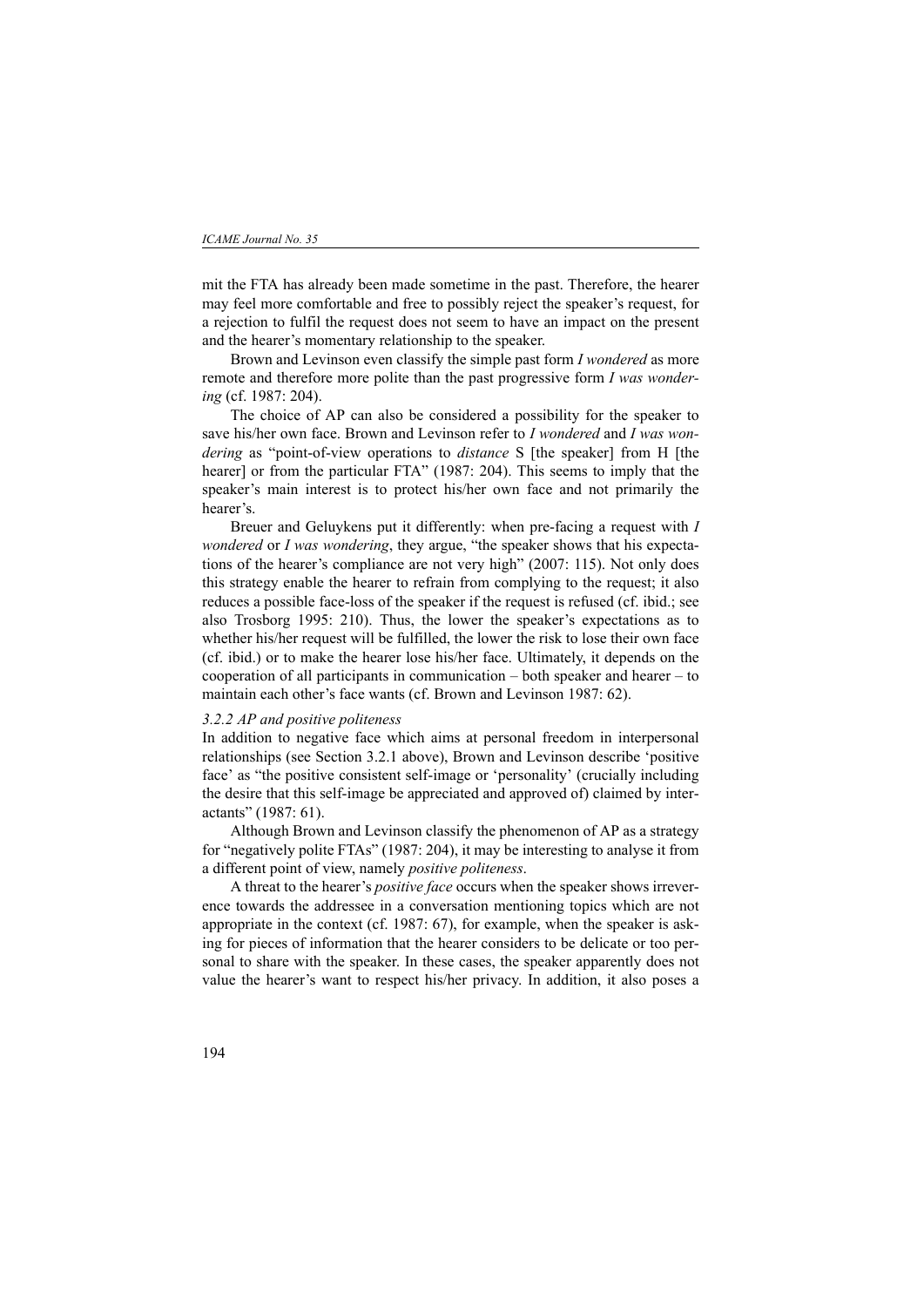threat to the hearer's *negative face* when a speaker is in disregard of the hearer's claim for privacy. Hence, there is an overlap in the classification of FTAs (ibid., Brown and Levinson explicitly list 'requests for personal information' among the cases of FTAs which threaten both positive and negative face of the hearer).

Interestingly, Brown and Levinson qualify *point-of-view operations* as a strategy for maintaining positive politeness, that is "S [speaker] speaks as if coding time [..] were located in a past event" (1987: 118). Thus, the speaker's switch into the Attitudinal *Past* can be seen as an attempt to avoid irreverent behaviour towards the hearer and to acknowledge the hearer's *positive face*want.

Furthermore, it seems worth noticing that in a considerable number of the occurrences of *I wondered* and *I was wondering* in the BNC, hesitators, filled pauses and false starts could be observed (cf. Example (11)). This might underline the hypothesis made above that a speaker's question introduced with *I wondered* or *I was wondering*, respectively, is regarded as a weakened form of a threat to the hearer's positive face want.

Moreover, Breuer and Geluykens categorize hesitators as *phrasal downgraders* "to lower the impact of the request further" (2007: 116 f.).

In example (11), the first speaker still seems to be looking for an appropriate formulation of his/her request for information and – consciously or unconsciously – makes use of certain devices of speech management. In order to distance him- or herself from the request for information addressed to the hearer and to mitigate the impact of the FTA, the speaker starts the question using AP. Although the question has not been finished, the second speaker (PS302) seems to know what bits of information the first speaker is requesting. Yet, the second speaker apparently prefers to hand the 'turn' over to the third speaker (PS303), leaving it up to him or her to give a definite answer.

(11) HYFPSUNK>: **Erm**, **I was wondering** if you'd perhaps like to tell us how you're going to manage your **er,** your [...].

| $PS302$ : | Well, I think Frank mentioned er, that we were form-   |          |
|-----------|--------------------------------------------------------|----------|
|           | ing a TV division and I think, Frank you might like to |          |
|           | say more.                                              |          |
| $PS303$ . | <b>Well</b> we'll, $\lceil \ldots \rceil$              | (HYF 77) |

The speech management devices *er/erm* and *well* enable speakers to avoid revealing the information considered as private or to select which bits of information are to be presented in what order. In this example, all three speakers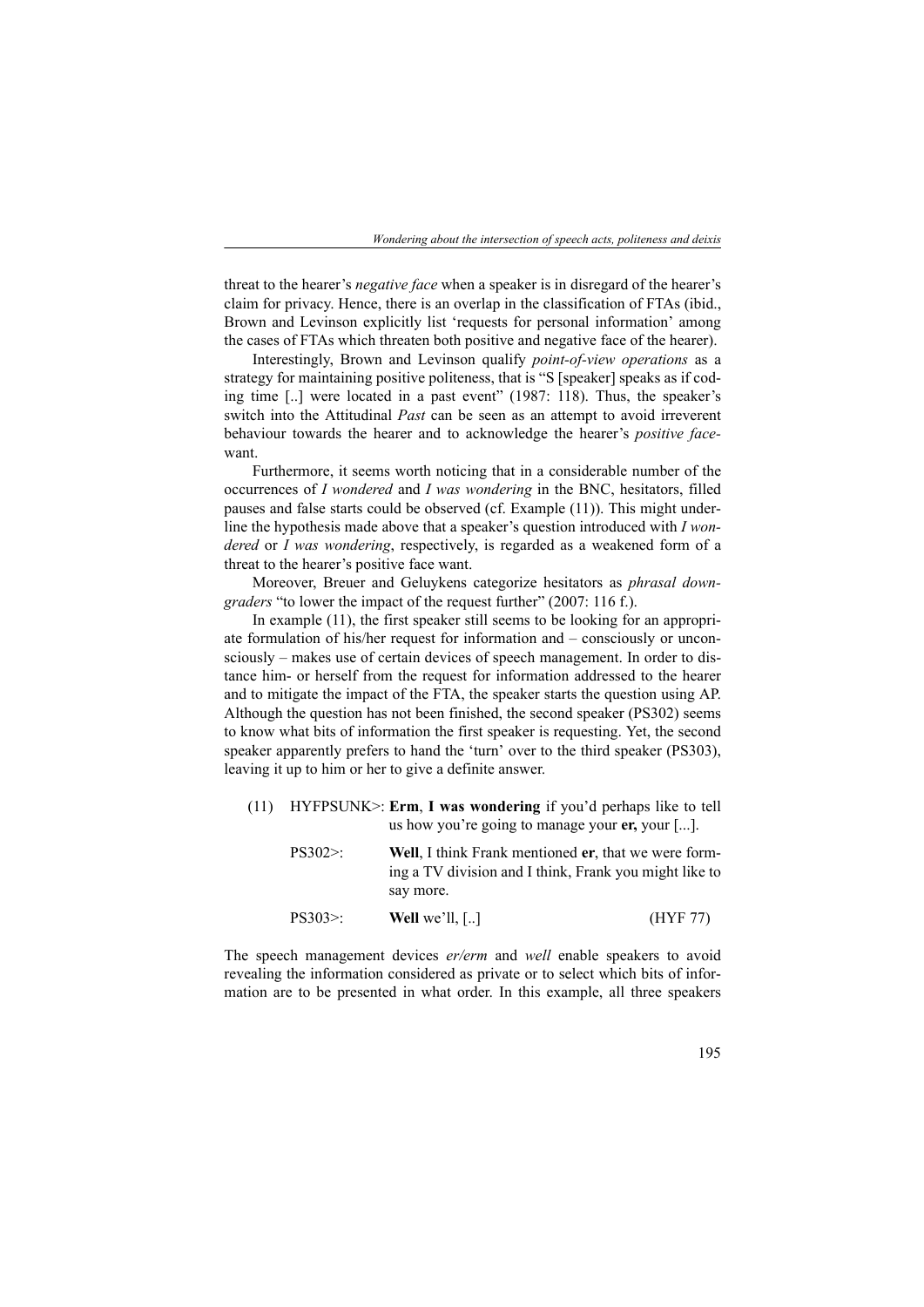make use of hesitators and pause fillers; this may be regarded as an indicator of how delicate the proposition to be negotiated actually is. The choice of the first speaker (HYFPSUNK) to use AP is therefore an appropriate strategy to signal awareness of the participants' positive face and to maintain politeness.

In sum, AP can be approached from either side of politeness theory: since AP weakens the impact of a request – an inherently face-threatening-act – it prevents both hearer and speaker in a conversation from losing their *negative* and/ or their *positive* face.

In the following section, deixis as a further crucial notion will be of particular interest for the functional interpretation of AP. Moreover, I will establish a link to politeness theory in order to prove that AP can be placed at the crossroads between politeness and deixis.

#### *3.3 AP and deixis*

Anyone [..] is oriented within the perceptual situation given; this means primarily that the flow of sense data to him is registered in an order schema, a system of coordinates, whose origin is given by the reference of *here, now, I*. These three words have to be placed at the fixed point of the order schema we wish to describe. (Bühler, translated in R. J. Jarvella and W. Klein, 1982: 23 f.).

This reference of *ego-hic-nunc* forms the centre of a person's deictic system, the "origo" (Bühler 1982: 13), from which other personal and interpersonal, spatial and/or temporal coordinates can be located and analysed. Since "tense [..] is part of the deictic frame of temporal reference" (Lyons 1977: 678), AP in its function as a time deictic will be of particular interest in this section.

As a past tense, AP is used to relate to a request uttered in the present which the speaker wants to be fulfilled in the near future. In its regular use, however, past tense refers to past time (cf. Quirk *et al*. 1972: 84). Thus, AP is a case in which tense and time reference are not consistent and a shift in temporal deixis takes place (cf. Rühlemann 2007: 191 f. where a similar observation is made with regard to historic present). A reference to past time, past tense would have to be located farther from the deictic centre of a speaker than present tense, which would have to be placed near the speaker's origo because it refers to present time (ibid.). That is, when using past tense to introduce a present request, speakers locate the time reference farther from their origo. AP functions therefore as a "distancing device" (Caffi and Janney 1994: 359).

Brown and Levinson also argue that the aim of this manipulation of tense is "to provide distancing in time" (1987: 204) and name this strategy *Point-of-view*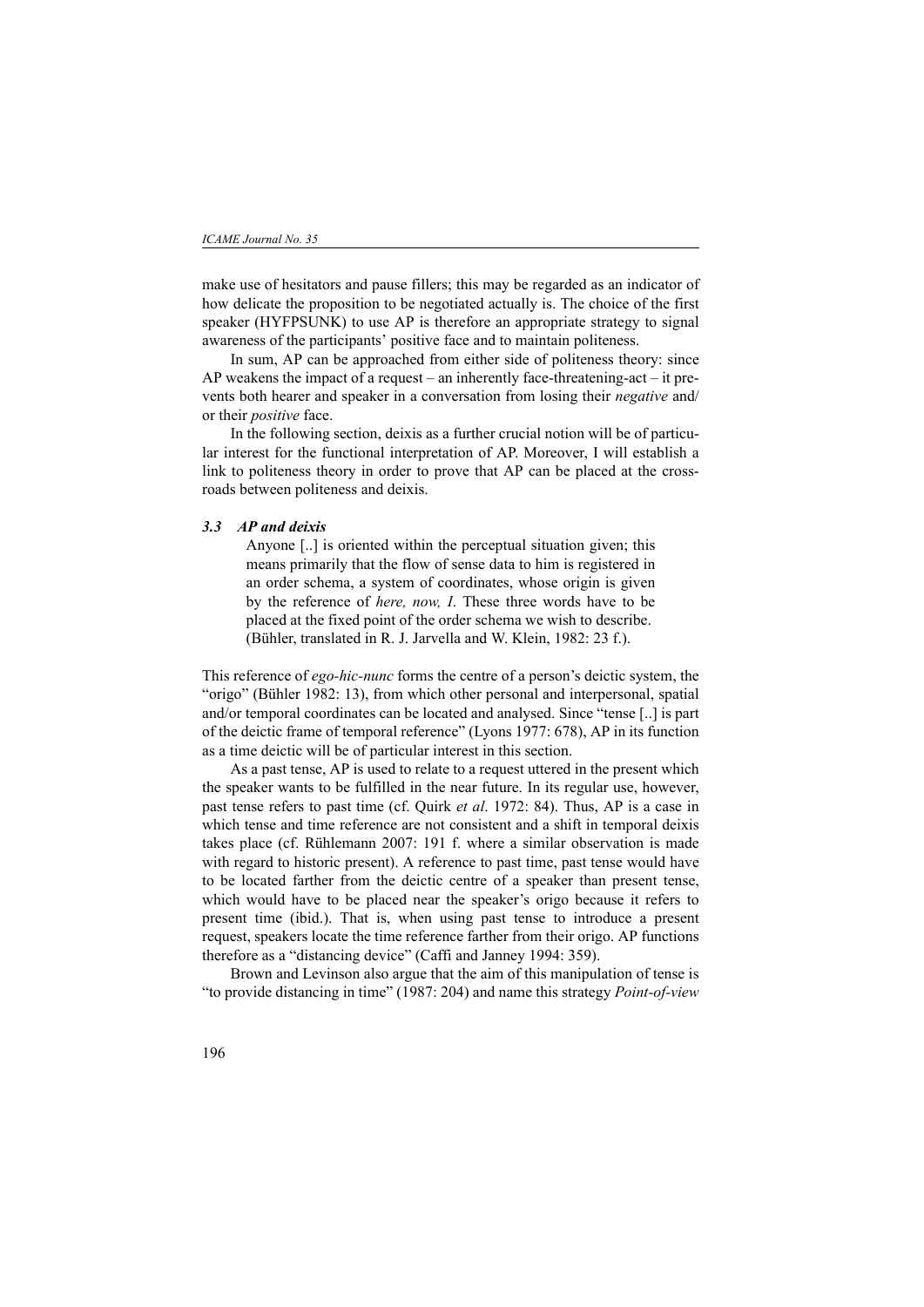*distancing*. They claim that "as the tense is switched from present into past, the speaker moves *as if* into the future" (ibid.). Hence, the shift in time further away from the deictic origo correlates with an increase in politeness.

Rühlemann subsumes the "decreasing origo-nearness of deictic references" under the notion of *proximity variation* (2007: 222).

Since *proximity* appears to be a central notion when observing AP in terms of deixis, it may be helpful to first give a definition of it. According to Caffi and Janney, "[p]roximity is essentially a subjectively experienced spatiotemporal dimension of linguistic emotive experience" (1994: 356) and therefore it concerns all three parts of a speaker's deictic centre: *I-here-now*. The phenomenon of AP implies a specific and unusual choice of verb tense, referred to as "token feature" in the theory of Caffi and Janney (cf. 1994: 355), and is hence linked to the emotive category of *temporal* proximity. In comparison, it is said to convey less emotive markedness than the usage of the present tense does (ibid.).

With their concept of *'inner' deixis*, Caffi and Janney provide another approach to grasp the function of AP. Whereas the conventional model of deixis established by Bühler "evokes an intersubjectively shared, imagined, external world or 'outer' space" (Caffi and Janney 1994: 364), the theory of Caffi and Janney suggests a shift – to use Bühler's (1934) terminology, *Versetzung* – to the inner world of the speaker. Within this inner deictic frame, "subtle variations of inner distance with respect to our topics, our partners, and our own acts of communication" (Caffi and Janney 1994: 365) can be expressed. With reference to the theory of *'inner' deixis*, it seems possible to relate the phenomenon of AP to the "non-now perspective" (1994: 366) which signals the speaker's attempt to withdraw or separate from the object of the conversation (cf. ibid.).

Hence, the speaker's choice of the attitudinal past tense to distance the time reference from their *inner* deictic centre is, ultimately, a *non nunc* choice (cf. ibid.).

#### *3.4 AP as a two-sided phenomenon*

#### *3.4.1 Motivation of the speaker*

It may now be interesting to look at further concepts within the field of pragmatics which motivate speakers to use AP in conversation and which underline the link established between deixis and politeness.

With reference to the first person singular pronoun in *I wondered* or *I was wondering*, respectively, it can be argued that AP corresponds to Bühler's expressive function (*Ausdruck*) which constitutes the speaker-centered part of the *Organon-model*. In this model he illustrates the functions of language – expression (*Ausdruck*), representation (*Darstellung*) and appeal (*Appell*) – and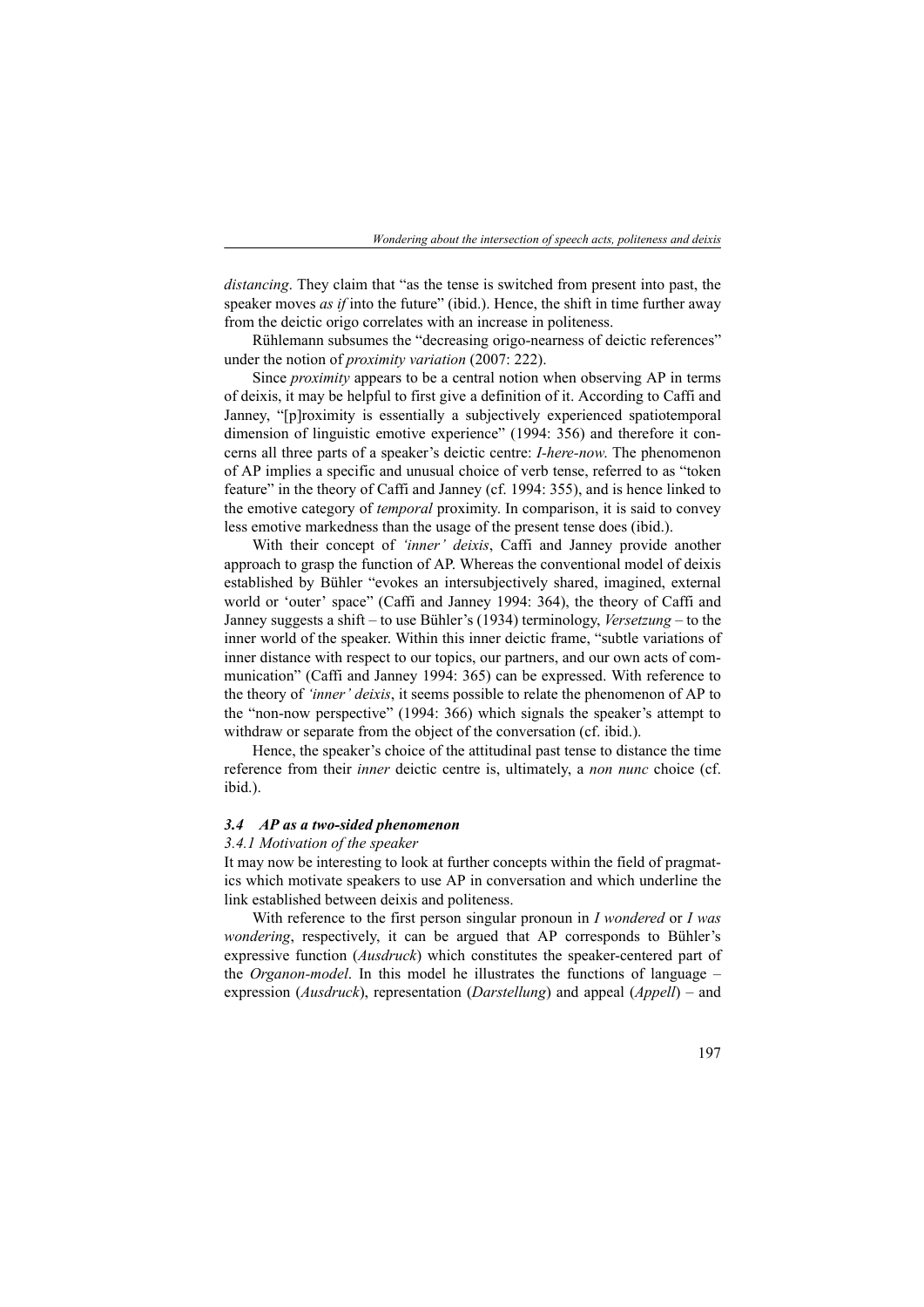establishes a connection between them (cf. Bühler 1934). A speaker who introduces his/her request to the hearer with *I wondered* or *I was wondering (if/ whether)* directs the addressee's attention to the content of the utterance. The linguistically oriented philosopher Marty therefore calls this use of AP 'interestdemanding' (*Interesse heischend*) (cf. 1908; the concept is also discussed in Caffi and Janney 1994: 331). Utterances of this type signal "momentary evaluative stances or volitional states, which are performed by speakers to strategically guide partners' attention and influence their behaviour", as Caffi and Janney (ibid.) summarize this notion of Marty.

It is important to bear in mind that the ultimate intention of the speaker is to achieve his/her particular aim via the means of communication: that is, when uttering a request, the speaker wants the hearer to grant the request and perform the requested act. In order to fulfil this aim, the speaker tries to make the act s/he imposes on the hearer as agreeable as possible. That is, language serves as a means to express one's attitudes and influence the hearer's attitudes and his/her behaviour (cf. Leech 1986: 56).

Moreover, Trosborg makes a distinction between *communicative* and *interactional* aspects of language (cf. 1995: 21). She claims that "for the speech act of requesting, the *communicative* act is aimed at achieving understanding in the listener, whereas the *interactive* aspect aims at *persuading* the listener to carry out the act desired by the requester" (1995: 21, added emphasis). It seems possible to argue that the communicative aim of a request is fulfilled when the hearer identifies the utterance as a request and responds to it. From the speaker's point of view, however, the interactive aim appears to be more important since the decisive aspect of a request is whether the listener can be convinced to accept the request or not. In terms of the act of requesting, both the communicative and the interactive aspect are interdependent, for a hearer cannot be persuaded to perform a requested act when s/he does not understand the desire of the speaker. Therefore, the speaker's choice to introduce his/her request with the use of AP and its forms *I wondered* or *I was wondering*, respectively, is motivated by both of the two aspects.

Further, the concept of *empathetic deixis* (Lyons 1977) – although not fully elaborated but rather preliminary – may be helpful here. Lyons states that "[i]t frequently happens that 'this' is selected rather than 'that', 'here' rather than 'there', and 'now' rather than 'then', when the speaker is personally *involved* with the entity, situation or place to which he is referring or is identifying himself with the attitude or viewpoint of the addressee" (1977: 677, added emphasis). It seems striking that the notion of AP implies a deictic shift from origonear to origo-farther reference (see Section 3.3 above), whereas the examples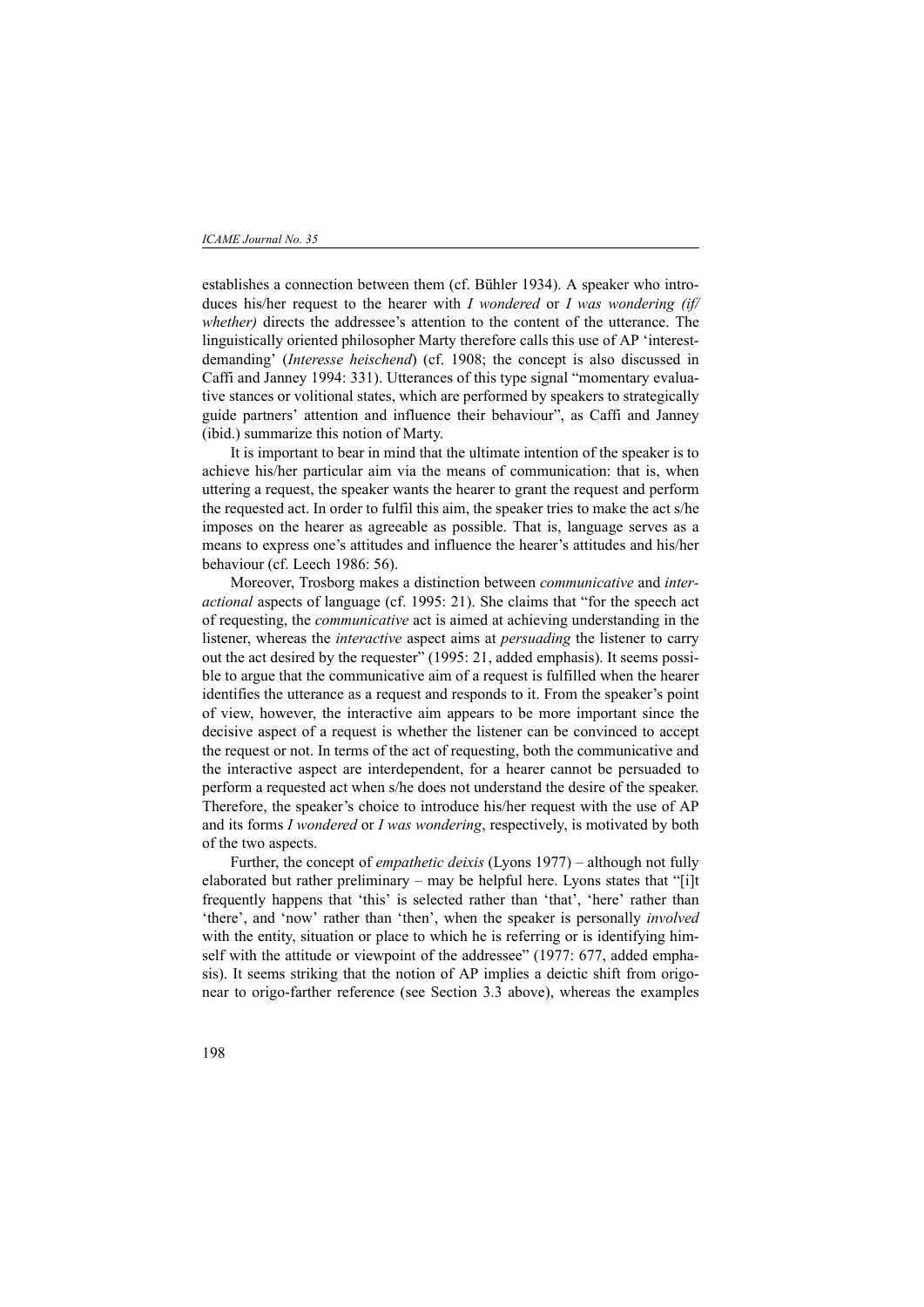listed in the quote underline the converse phenomenon: the selection of deictics which indicate increased spatiotemporal proximity to the speaker's deictic centre. Does the usage of AP hence imply a lack of involvement?

To address this question, the focus needs to be on the proposition: that is, with the use of *I wondered* or *I was wondering*, respectively, the speaker introduces a *request* (cf. Brown and Levinson 1987: 204). The here and now from which the speaker distances him/herself is hence a "negatively evaluated" concept in which the speaker wants to de-emphasize his/her role as the agent who starts the request (Caffi and Janney 1994: 366; cf. Brown and Levinson 1987: 204). To provide "distance or vagueness with respect to either the content or the addressee of the utterance" (Caffi and Janney 1994: 366), the speaker switches into the non-now perspective (see Section 3.3 above). This switch in perspective enables the speaker to mitigate his/her responsibility for the request imposed on the hearer. Moreover, the use of *I wondered* and *I was wondering* can be viewed as *involvement* since it is both a psychological and a social category which involves the speaker-proposition relation as well as the connection between speaker and recipient (cf. Rühlemann 2007: 48). Since the speaker aims at detaching both him/herself and the hearer from the request, his or her use of AP is indeed governed by involvement.

Interestingly, although the choice of AP is motivated by *involvement*, Chafe (1982) refers to the choice itself under the notion of *detachment*. He states that the aim is to "suppress the direct involvement of an agent in action" (1982: 45). His argument is therefore similar to the point of view established by Brown and Levinson (1987) and Caffi and Janney (1994).

As argued above, the motivation to use AP is two-fold: not only does the speaker try to protect his/her own face and provide distancing from the request s/he makes, it is also a strategy to save the hearer's face since it ultimately depends on the hearer whether the request will be fulfilled or not (cf. the notion of impersonalization discussed by Luukka and Markkanen 1997: 168 f.). That is, the aim of the speaker is to weaken the urgency of the request and to lessen the level of directness to the hearer.

The switch into AP could thus be explained as empathetic deixis, reflecting the speaker's *involvement* with respect to the hearer and the proposition. (cf. Caffi and Janney 1994: 366).

#### *3.4.2 Effect on the hearer*

Another important question has remained unanswered yet: what is the effect of AP on the addressee?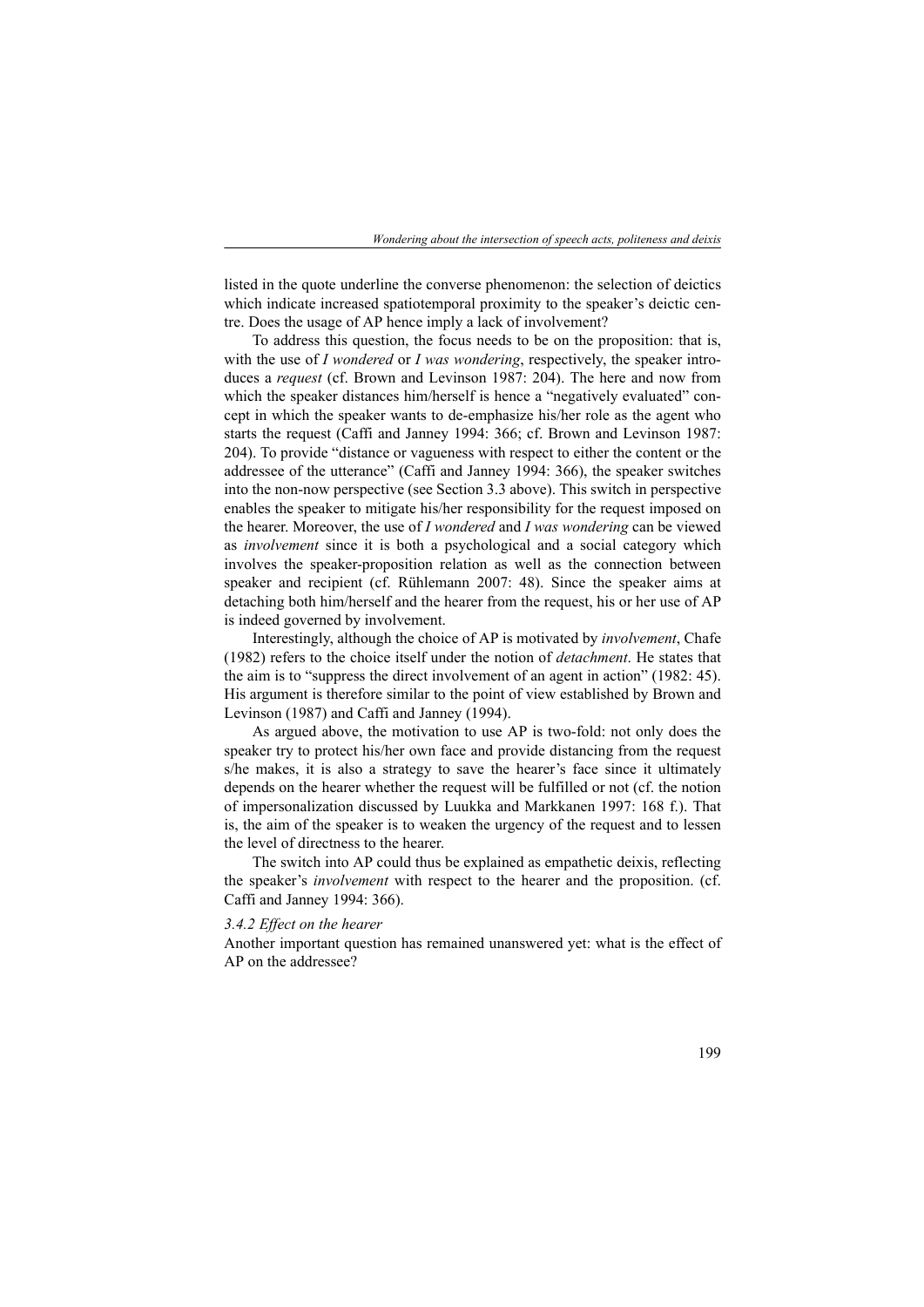#### *ICAME Journal No. 35*

As discussed above, it is the speaker who makes the utterance and sets up the concept of what is being communicated. It is, however, up to the hearer to make sense of what has been said and to decide whether to respond to it or not. Hence, in conversation "the task of filling the utterance into a meaningful cognitive-*emotive* whole is left largely up to the interpreter" (Caffi and Janney 1994: 332 quoting Anton Marty, added emphasis).

In this section, the focus will be shifted from an intrapersonal, speaker-centered view of AP to an interpersonal approach with emphasis on the hearer being the 'target' of the requested act.

The notion of *emotive communication* may therefore be of interest. For, "[e]motive communication [..] is [..] less a personal psychological phenomenon than an interpersonal social one" (Caffi and Janney 1994: 329). First, a distinction is to be made between "*emotional* (cathartic, expressive) and *emotive* (instigative, appellative) affective uses of speech" (1994: 331). That is, emotive communication also corresponds to the appellative function (*Appell*) of Karl Bühler's *Organon-model* (see also Section 3.4.1 above). According to this function, language – i.e. the linguistic signs of which it consists – can contain an appeal to the hearer which signals them to become active and start a requested action (cf. Bühler 1934).

With reference to Marty (1908), Caffi and Janney (1994: 331) argue that, in emotive communication, the linguistic activities involved are "intentional, informative (*Mitteilung*), persuasive (*Überzeugung*), and/or coercive (*Beeinflussung*)". That is, the intended effect on the hearer is to convince him/her of the necessity of the speech act and influence his/her behaviour (cf. ibid.).

Moreover, according to Caffi and Janney (1994: 354 ff.), temporal proximity is to be considered an emotive category (see Section 3.3 above). Hence, it seems possible to argue that AP as a shift from origo-near to origo-farther time reference may have the effect of detaching the addressee, too. It appears that the use of AP decreases the 'nearness' of a present request for both interactants: the speaker and the recipient (cf. Rühlemann 2007: 192 who makes a converse observation concerning the phenomenon of historic present). Rühlemann argues that participants in conversation share their time deictic systems and, therefore, the shift in AP farther away from the speaker's origo leads to a similar shift away from the recipient's origo (cf. ibid.). Hence, the request presented to the addressee is moved 'farther away' from them. This may also limit the urgency of the FTA on the hearer and suggest that s/he is free from any obligation to fulfil the requested act.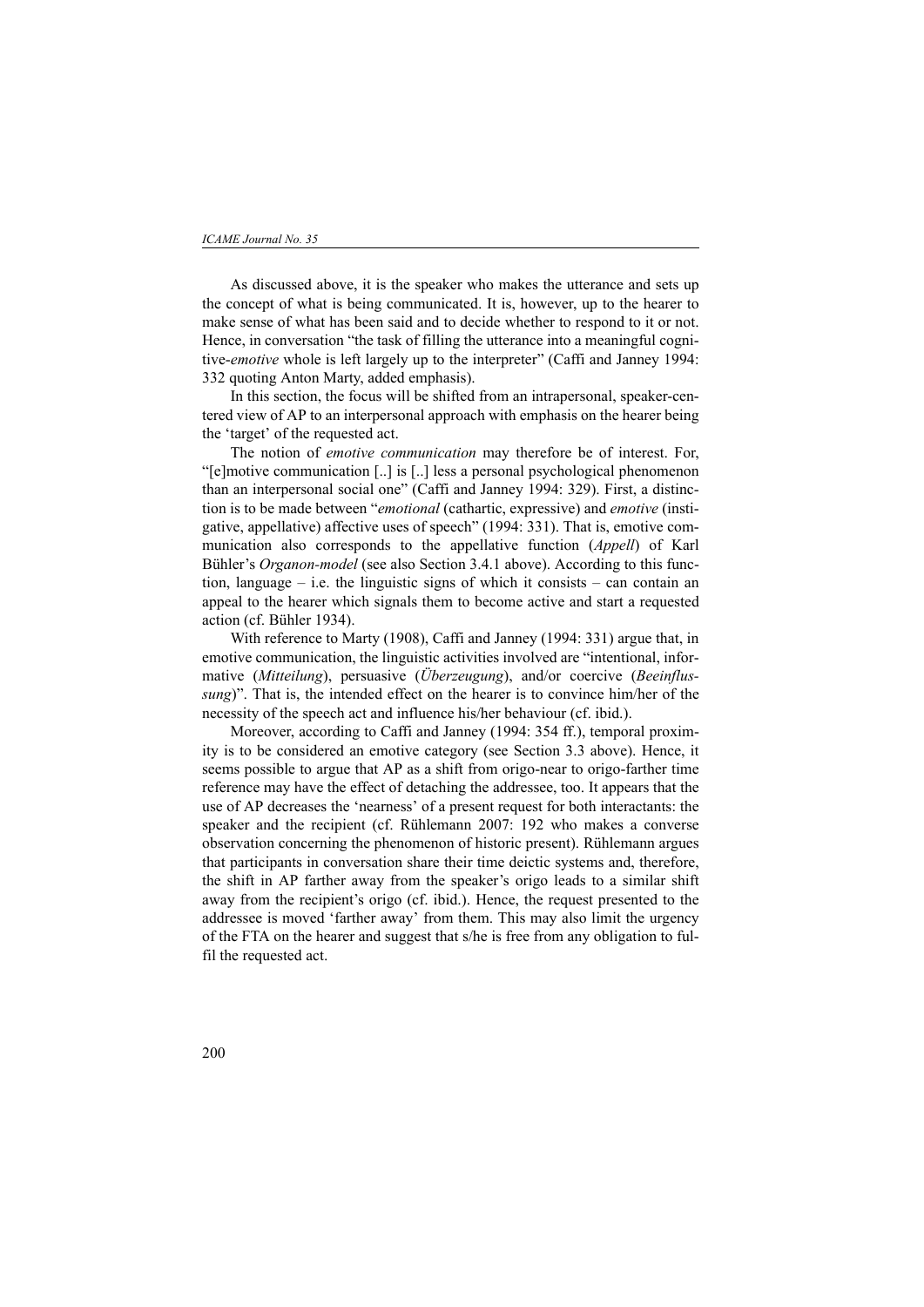Thus, it seems little surprising that in a large number of occurrences of *I wondered* and *I was wondering* in the BNC, the hearers' responses to the speech acts committed by the speakers were positive. Compare:

| $(12)$ : PS0FP >: $()$ and <b>I</b> wondered  were them cards alright for you? |           |
|--------------------------------------------------------------------------------|-----------|
| $PS0FR >:$ Yeah, they were brilliant!                                          | (KCT 704) |

The following example shows the hearer's reaction to a suggestion made by the speaker using the polite Attitudinal Past tense form *I wondered*:

- (13): PS0V5 >: Well **I wondered** whether you were gonna try and do another one.
	- PS0V4 >: Yeah I could try and do ano could do another one tomorrow. (KE3 9048)

The second speaker seems to accept – or at least to consider – the proposal made by the first speaker and does therefore respond positively to the speech act and the form of AP it contains.

### *4 Conclusion*

This paper analysed the use of the two forms of AP *I wondered* and *I was wondering* in the BNC. The phenomenon was approached from four perspectives. I explored the forms in terms of their structure and made first observations, investigated their link to politeness theory, classified them as time deictics and discussed them both from a speaker-centred and a hearer-centred point of view.

The structural analysis showed that from 141 occurrences of *I wondered* and 76 occurrences of *I was wondering*, the conjunction *if* was the most frequent collocation after both forms. The synonym *whether* was a less frequent alternative choice. The interrogatives *how, what, where, who* and *why* can also be listed among the seven most frequent collocations as well as the preposition *about*. I argued that in these cases *wonder* as a dubitative verb conveys uncertainty or incomprehension. Moreover, it appears that *I wondered* and *I was wondering*, respectively, may also be used as a short statement referring to the speaker's state of mind and expressing doubts.

The structural analysis also suggested that, although *I wondered* and *I was wondering* are subsumed under the notion of Attitudinal *Past*, they are used as a pre-face of a request which is to be fulfilled in the *present or near future*. The two forms may be used for the internal modification of a request and other types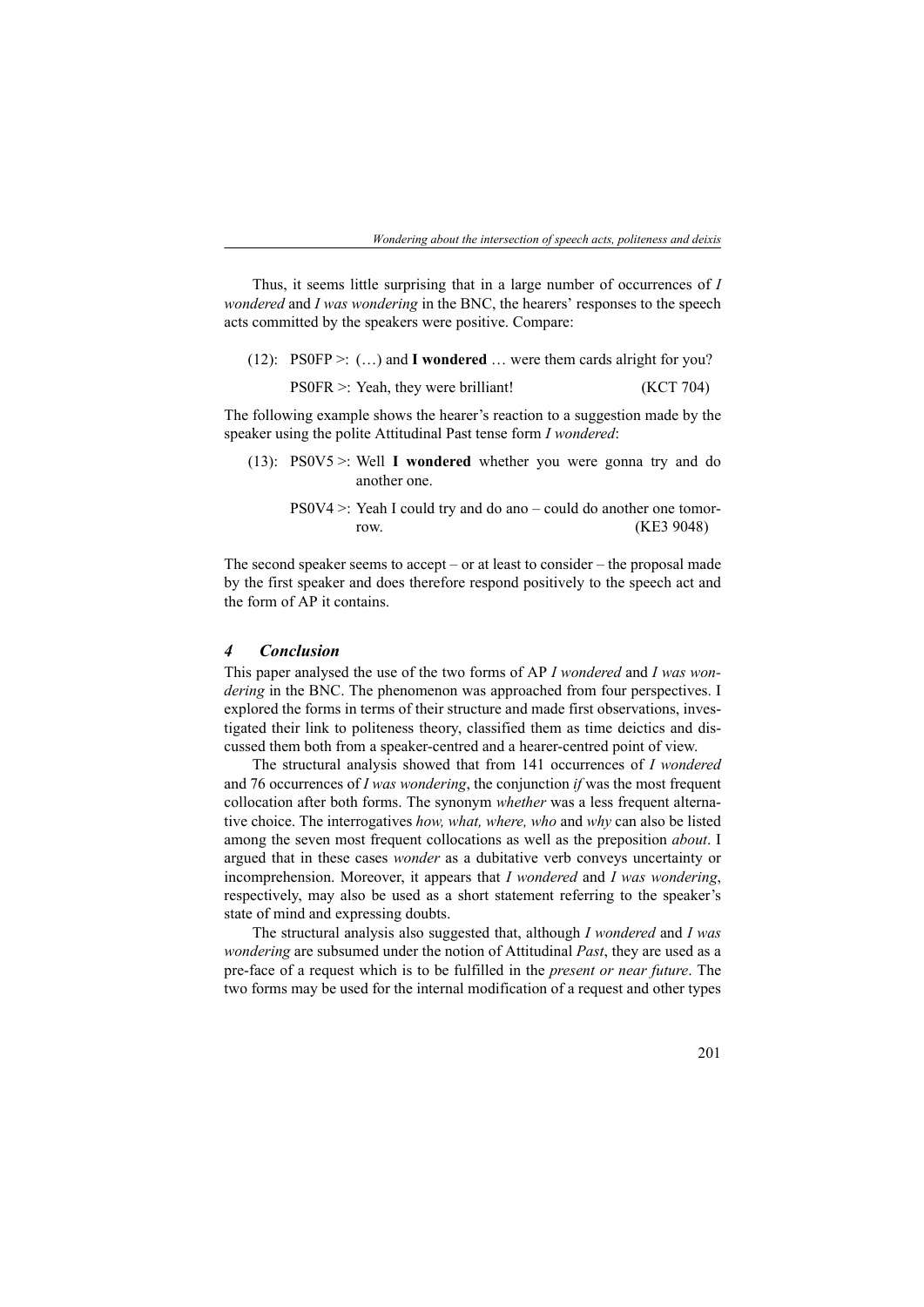of speech acts and are said to convey the tentative attitude of the speaker towards the request. However, it was argued that they can also function as a strategy for external modification; that is, introducing a pre-request or checking on the hearer's availability to fulfil the actual request (cf. Trosborg 1995: 216 f.)

The past tense forms *I wondered* and *I was wondering* are considered to be more polite than the corresponding present tense form. Accordingly, the reason that motivates this atypical use of the past tense was analysed with reference to the theory of politeness established by Brown and Levinson (1987). Interestingly, whereas requests for goods and services mainly threaten the hearer's negative face, it could be observed that requests for information can also pose a threat to his/her positive face. The choice of AP conveys politeness and can hence be regarded as a tool which is used by the speaker to achieve "smooth communication" (Trosborg 1995: 24).

Moreover, AP can be considered a case in point which gives proof of the connection between politeness and deixis. Trosborg defines their relation as a proportional one: "[t]he greater the distance from the deictic center, [..] the greater the degree of politeness" (1995: 32). Further, she argues that "politeness can be traced to the formulation of the request in such a way as to distance the proposition of the utterance in verb tense [..] from the speaker's deictic center" (ibid.). Indeed, an approach towards the concept of deixis demonstrated that the use of AP does not only entail a shift in time reference from present to past time but also a shift in deictic reference from origo-near to origo-farther. Taking into account that deictic systems are dynamic, what is conveyed as origo-far can in fact be origo-near – and vice versa (cf. Rühlemann 2007: 222). That is, the choice of AP detaches both speaker and hearer from the request in view of its presence and face-threatening potential. Thus, the shift in temporal reference indicates the speaker's involvement to mitigate the impact of the FTA and therefore it supports an understanding of AP as empathetic deixis (cf. Rühlemann 2007: 196, discussing the notion of introductory *this*). Since the request is directed at the recipient(s), they are also affected by the use of *I wondered* and *I was wondering*. AP can thus be viewed as a case of emotive communication of which speakers make use in order to create the hearer's understanding, persuade him/her to carry out the desired act and, thus, steer his/her behaviour. Examples taken from the BNC have illustrated that in a large numer of speech acts introduced with AP, the hearers responded positively and showed commitment to the requested action.

In this study, I could establish a link between polite, deictic and emotive uses of language. I have demonstrated that the use of *I wondered* and *I was wondering,* respectively, implies a shift further away from the deictic centre which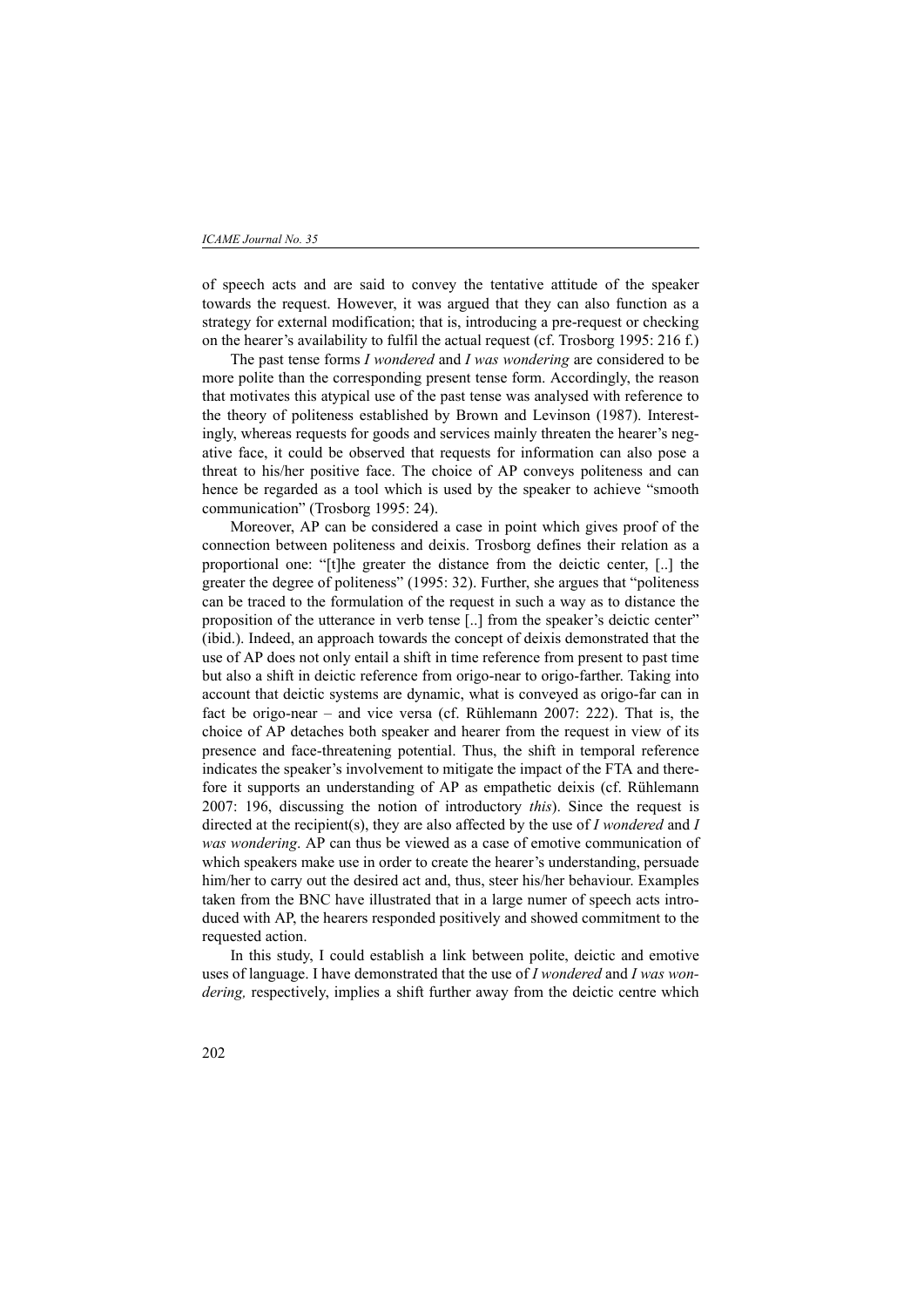leads to an increase in both positive and negative politeness and which is hence motivated by the speaker's involvement. Considering the wide spectrum of notions within pragmatics to which it can be applied, the phenomenon of AP provides promising avenues for further research.

#### *References*

- Adolphs, Svenja 2008. *Corpus and context: Investigating pragmatic functions in spoken discourse.* Amsterdam: Benjamins.
- Aston, Guy and Lou Burnard. 1998. *The BNC handbook. Exploring the British National Corpus with SARA*. Edinburgh: Edinburgh University Press.
- Breuer, Anja and Ronald Geluykens. 2007. Variation in British and American English requests: A contrastive analysis. In B. Kraft and R. Geluykens (eds.). *Cross-cultural pragmatics and interlanguage English,* 107–126. Munich: Lincom.
- Brown, Penelope and Stephen C. Levinson. 1987. *Politeness: Some universals in language use.* Cambridge: Cambridge University Press.
- Bühler, Karl. 1934. *Sprachtheorie. Die Darstellungsfunktion der Sprache* [Theory of language. The representational function of language]*.* Jena: Fischer.
- Bühler, Karl. 1982. The deictic field of language and deictic words. In R. J. Jarvella and W. Klein (eds.). *Speech, place, and action. Studies in deixis and related topics*, 9–30. Chichester/New York: John Wiley & Sons.
- Caffi, Claudia and Richard W. Janney. 1994. Towards a pragmatics of emotive communication. *Journal of Pragmatics* 22: 325–373.
- Chafe, Wallace. 1982. Integration and involvement of speaking, writing and oral literature. In D. Tannen (ed.). *Spoken and written language: Exploring orality and literacy* (Advances in discourse processes, vol IV), 35–54. Norwood, New Jersey: Ablex.
- Crystal, David. 2004. *Making sense of grammar*. Harlow: Pearson.
- Halliday, Michael A. K. 1973. *Explorations in the functions of language.* London: Arnold.
- Leech, Geoffrey. 1986. *Principles of pragmatics*. London: Longman.
- Levinson, Stephen C. 1983. *Pragmatics*. Cambridge: Cambridge University Press.
- Luukka, Minna-Riitta and Raija Markkanen. 1997. Impersonalization as a form of hedging. In R. Markkanen and H. Schröder (eds.). *Hedging and dis-*